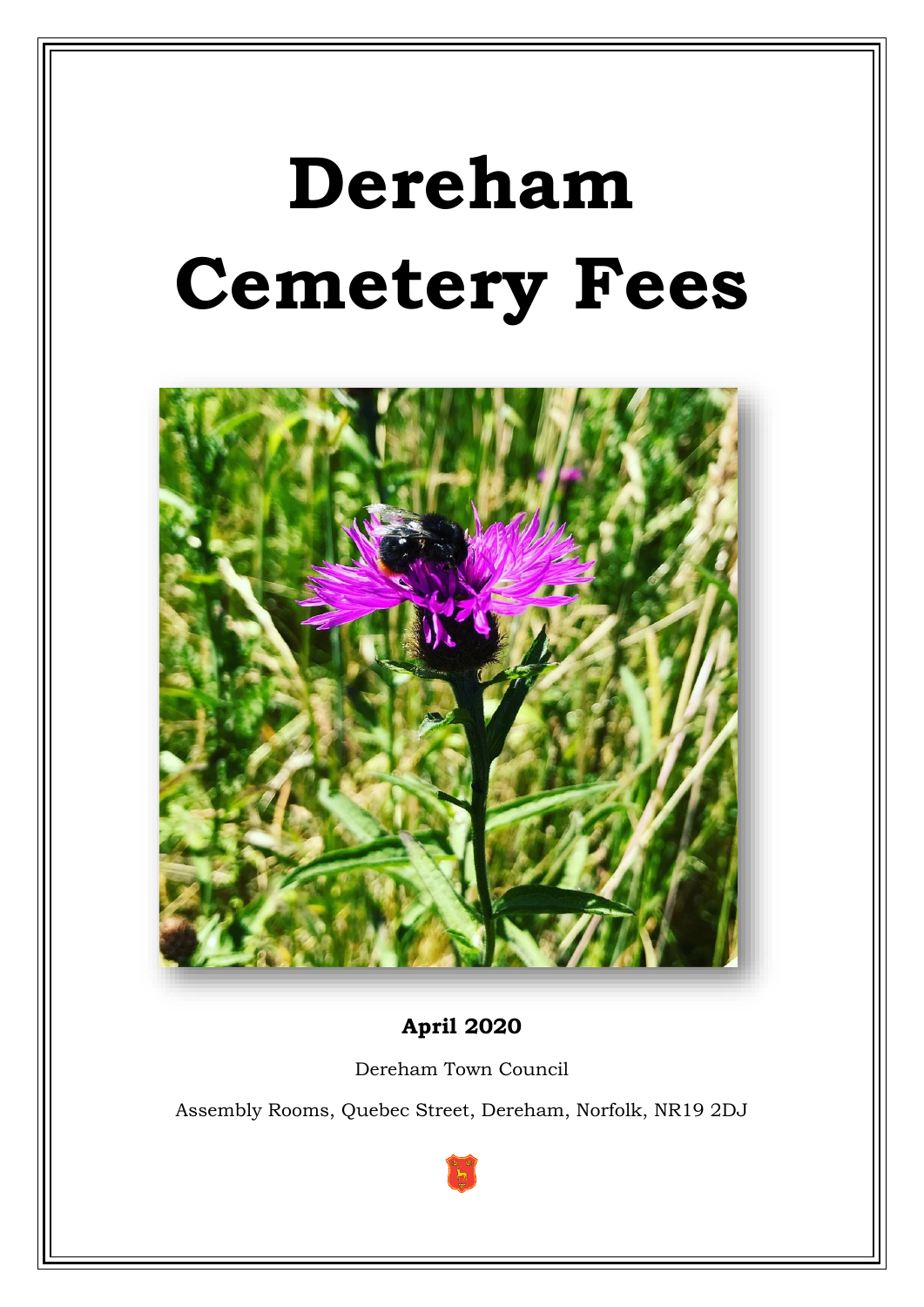Parishioner refers to a person living in the parish of Dereham (including Toftwood). A parishioner who has moved into a residential or nursing home outside of Dereham, will still be entitled to parishioner rates, provided reasonable proof can be given that they lived in Dereham prior to the move.

Interment fees apply to **all** burials and ashes interments taking place at the cemetery, whether Exclusive Rights of Burial have been purchased or not.

|                                        | Parishioner Rate   | Non-Parishioner |
|----------------------------------------|--------------------|-----------------|
|                                        | (Dereham Resident) | Rate            |
| Person 12 years and older <sup>*</sup> | £647.38            | £1424.25        |
| Child 1 to $12 \text{ years}^*$        | £71.82             | £158.00         |
| NVF, stillborn, and child under 1      | £60.14             | £132.31         |
| years*                                 |                    |                 |
| Burial in kerbed grave area            |                    |                 |
| (includes permission fee for kerbs.    | £1700.04           |                 |
| There will be an additional fee for    |                    | £3740.10        |
| headstone permission)                  |                    |                 |
| <b>Interment of Cremated Remains</b>   | £136.65            | £300.61         |
| (Ashes)                                |                    |                 |
| Scattering of Ashes                    | £52.63             | £115.79         |

### **Interment Fees**

*\*For any child under 18, these fees are paid by the Children's Funeral Fund and will not be charged to the family.*

#### **Digging Fees**

| Applicable to full burials only. No digging fee charged for ashes. | Fee     |
|--------------------------------------------------------------------|---------|
| Single depth grave (4ft 6ins) <b>Cemetery Road only</b>            | £265.08 |
| Double depth grave (6ft 6ins)                                      | £276.37 |
| To re-open an existing grave                                       | £248.17 |

### **Additional Charges**

|                                             | Fee     |
|---------------------------------------------|---------|
| Coffins over 6ft 8ins                       | £162.63 |
| Caskets                                     | £162.63 |
| Use of Cemetery Chapel (Cemetery Road only) | £65.99  |

Except in the case of an emergency certified by a Coroner or Registered Medical Practitioner, **any interment fees on a Saturday will be increased by 50%.**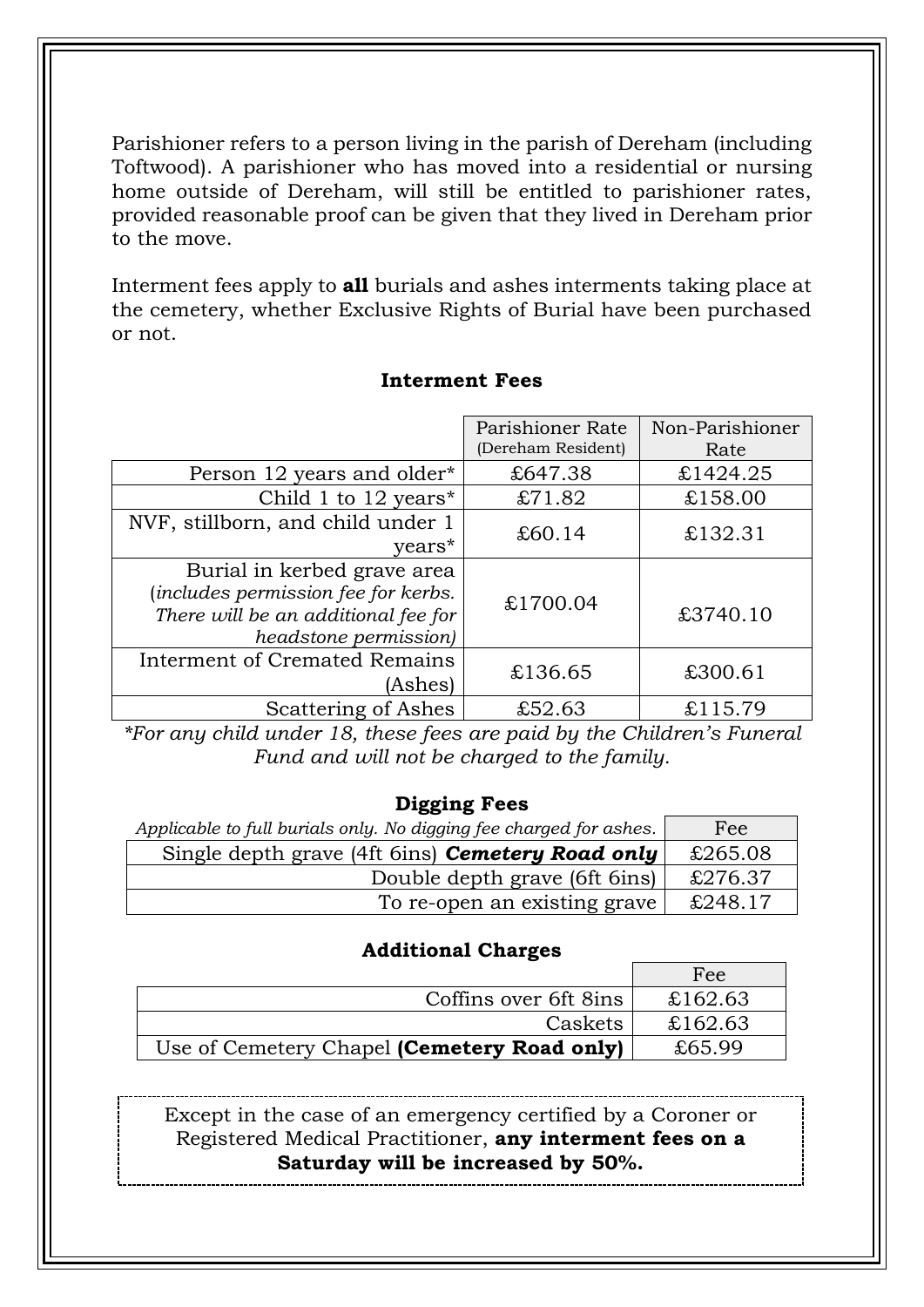| <b>Memorials</b>                         |                                                                         |  |  |
|------------------------------------------|-------------------------------------------------------------------------|--|--|
| Parishioner Rate<br>(Dereham Resident)   | Non-Parishioner<br>Rate                                                 |  |  |
| £195.04                                  | £429.07                                                                 |  |  |
| £303.64                                  | £668.00                                                                 |  |  |
| £96.93                                   | £213.25                                                                 |  |  |
| £776.28                                  | £2039.47                                                                |  |  |
| £178.68                                  | £393.13                                                                 |  |  |
| £96.93                                   | £213.25                                                                 |  |  |
| £49.38                                   | £95.06                                                                  |  |  |
| £96.93                                   | £213.25                                                                 |  |  |
| £163.16 for 10 yrs<br>£242.11 for 20 yrs | £358.95 for 10 yrs<br>£532.64 for 20 yrs                                |  |  |
|                                          | The concrete foundations (Grave Landings) at Norwich Road Cemetery MUST |  |  |

**be 4ft in length.**

## **Grave Purchase (EROB)**

An Exclusive Right of Burial gives the purchaser the right to say who can be buried in a defined grave space. Only the right of burial is purchased, not the land itself, which remains the property of Dereham Town Council.

|                                     | Parishioner Rate   | Non-Parishioner |
|-------------------------------------|--------------------|-----------------|
|                                     | (Dereham Resident) | Rate            |
| Adult Grave for two bodies          | £526.33            | £1157.92        |
| Ashes Plot for two sets of ashes    | £105.26            | £231.58         |
| Adult Grave in Kerbed Area for two  | £1052.66           | £2315.85        |
| bodies (Norwich Road Cemetery only) |                    |                 |

*After 60 years, there will be an automatic right to renew the Grant for a further period of 25 years; administration fees will apply.*

### **Miscellaneous Fees**

|                                        | Parishioner Rate   |
|----------------------------------------|--------------------|
|                                        | (Dereham Resident) |
| Registration and Certificate of Grant  | £22.78             |
| Search                                 | £22.78             |
| <b>Exhumation Administration Costs</b> | F.998              |